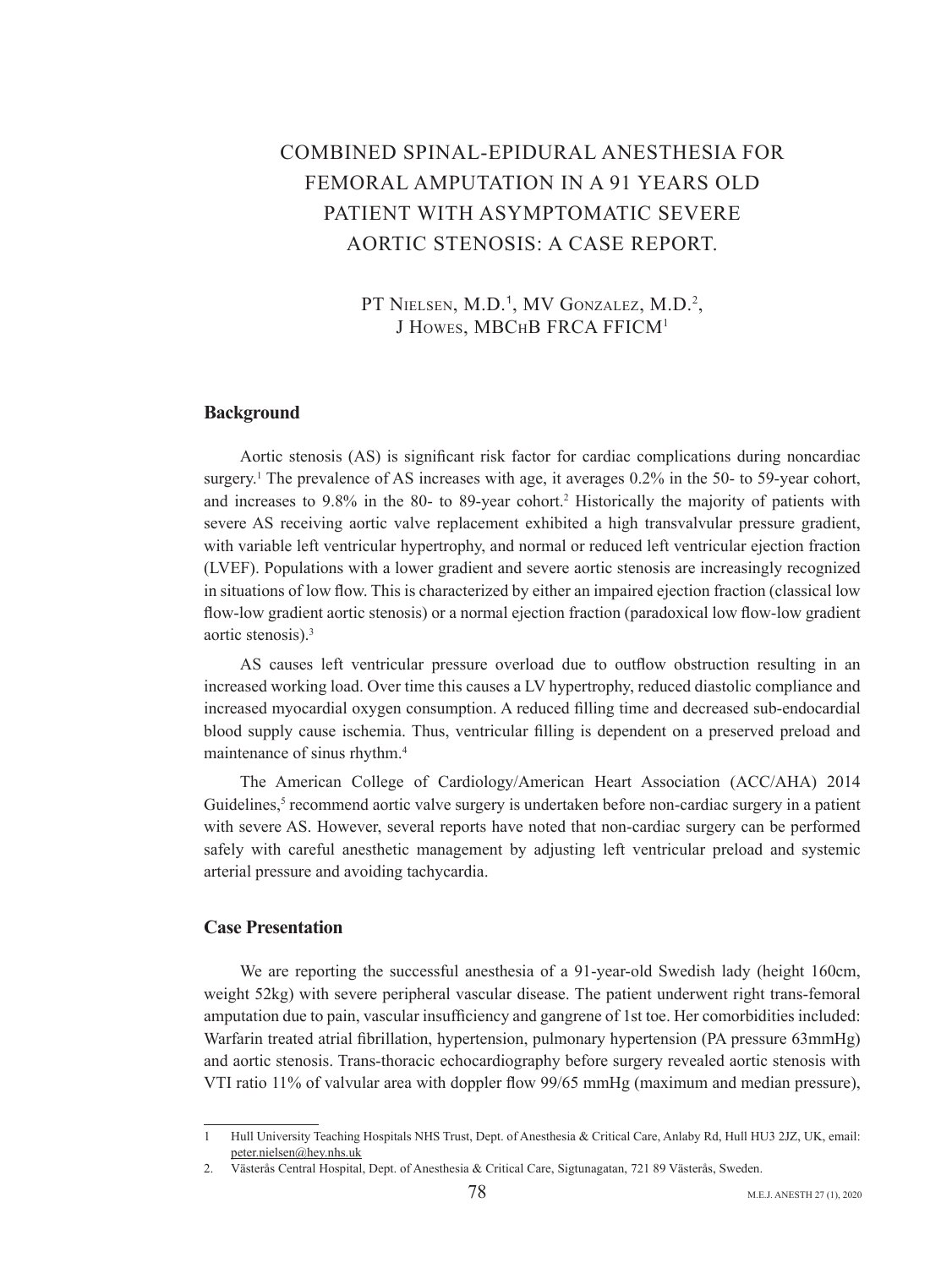estimated LVEF 55%, LVH and MI grade 1-2 of 3. Risk stratification tools were used to calculate mortality of 18.7% Possum and P-possum 9.6%. EuroSCORE-II was calculated mortality at 4.96% (however, only 21 patients over the age of 90 are in the EuroSCORE-II database).

Due to her comorbidities and high-risk stratification a combined spinal-epidural (CSE) anesthetic was chosen. Monitoring complied with the Swedish Society of Anesthesiology and Intensive Care (SFAI) standards (3 lead ECG, pulse oximetry, capnography and invasive arterial blood pressure monitoring via 20G radial catheter) were undertaken prior to anesthesia. A spinal anesthetic was performed under an aseptic technique using a 27G spinal needle. 10 mg hyperbaric Bupivacaine  $(0.5\%)$  and 5 micrograms Sufentanil were administered intrathecally. An 18G epidural catheter was inserted for postoperative analgesia at  $L\frac{2}{3}$  level, with the catheter marking 11cm at the skin. An intravenous infusion of phenylephrine was started peripherally at 1mg/hr after the injection of spinal anesthetic. It was reduced to 0.5 mg/hr and then stopped after 30 minutes. 1000 ml Ringer's acetate solution was given during the procedure. The patient was hemodynamic stable throughout the procedure (see table 1). Her post anesthetic care unit stay was .uneventful

#### **Discussion**

No RCTs exist on this subject. Only a few case reports have been published, along with some small retrospective studies. This is surprising given the steadily increasing incidence of AS. Central neuraxial blockade (CNB) has well documented benefits as an anesthetic and analgesic technique for many different types of surgery. There are no evidence based recommendations for the preferred anesthetic regimen in patients with AS. Very few patients with severe AS have their aortic valves replaced prior to non-cardiac surgery, as is recommended in current guidelines.<sup>4</sup> This practice is suitable for elective surgery only, but in critically ill patients the advantages of performing urgent surgery; outweigh the benefits of valve replacement.<sup>6</sup> A meta outweigh the benefits of valve replacement.<sup>6</sup> A meta-<br>analysis of 9 Cochrane studies<sup>7</sup> looked at intermediate to high cardiac risk operations with CNB or GA  $\pm$ additional CNB. It assessed postoperative rates of death, chest infection, myocardial infarction and other serious adverse effects. It found that compared with GA (with or without supplementary CNB) the use of CNB alone significantly reduced the mortality rate by  $2.5\%$  (p =0.02). However the population was non-selective for AS. Amat Santos et al suggest that epidural analgesia is well tolerated in an elderly fragile population with multiple comorbidities,<sup>8</sup> for the transapical transcatheter aortic valve implantation (TAVR) procedure.

There is no conclusive evidence that CNB should not be used in patients with AS. Both cardiac and non-cardiac operations have been performed successfully using CNB in patients with AS. Neuraxial blockade with the careful titration of local anesthetics appears to be as safe as GA, when guided by invasive monitoring to optimise fluid status and guide the use of vasoconstrictors to manage hypotension.



*1 Table*